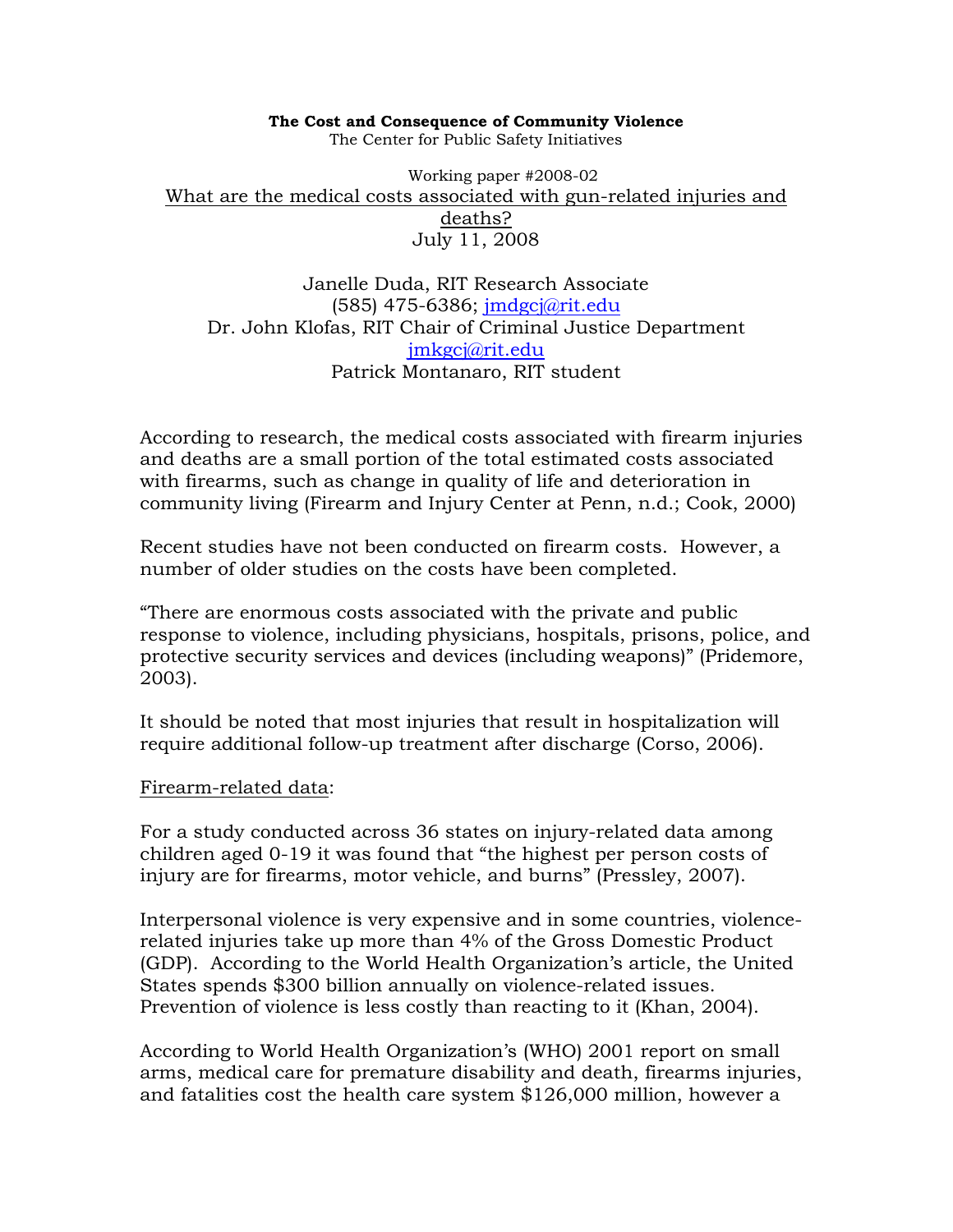follow up study lowered the costs to closer to \$100,000 million annually in the late nineties (Villaveces, 2001).

One study looked at gunshot injuries in Maryland and New York. According to the results, the average cost for acute-care treatment in New York for gunshot injuries was \$14,497 for victims hospitalized and average lifetime medical costs were \$34,420 (Cook, 1999).

The most serious disabilities for survivors of firearms are amputation, brain injury, and spinal cord injury. 16.5% of spinal cord injuries in the United States are caused by gunshot injuries (Firearm and Injury Center at Penn, nd).

However, according to a publication of the National Spinal Cord Injury Statistical Center's *Facts and Figures at a Glance* 2006 report, as of 2000, 13.7% of spinal cord injuries are caused by violence, primarily gunshot wounds. The most common cause of spinal cord injuries are motor vehicle crashes, followed by falls, followed by acts of violence. The most severe spinal cord injury (High Tetraplegia) has estimated lifetime healthcare and living expenses if injured at 25 years old to be \$2,924,513. The least severe spinal cord injury (Incomplete Motor Functional at Any Level) has estimated lifetime healthcare and living expenses if injured at 25 years old to be \$651,827 (National Spinal Cord Injury statistical Center, 2006).

Nelson, et. al. (1987) conducted research on the cost of medical treatment on two victims of assault-related gunshot wounds. The hospital charges were \$16,569.26 for patient A and \$17,598.01 for patient B. Physician fees were \$2,349.50 and \$5,457.00 respectively, with total charges for patient A \$18,918.76 and for patient B \$23,055.01.

According to WHO (2004), Vassar and Kizer (1996) found mean hospital charges for firearm-related injuries to be \$23,187 per patient and Cook et al. (1999) found the average medical expenses to be an additional \$20,304 per victim and lifetime medical treatment costs per person were found to be between \$37,000 and \$42,000 (Waters, 2004).

## What does this mean to Rochester?

 Using Cook's data from 1999 that the average medical expense for a victim of a gunshot wound is \$20,304 for the *immediate* medical care and that the mean *lifetime* medical costs per victim range between \$37,000 and \$42,000, and assuming the firearm-related data is similar for Rochester, then: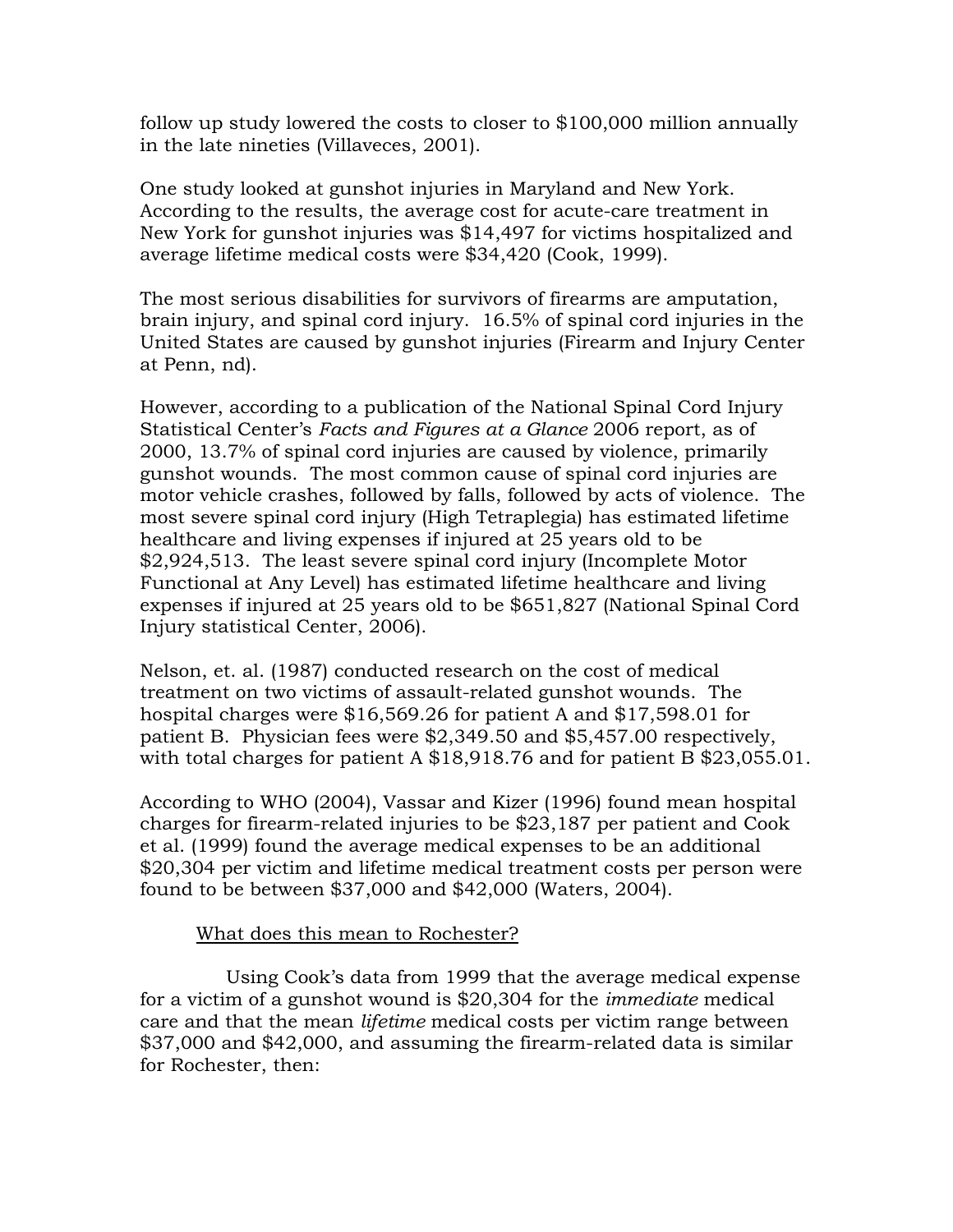- The 133 shootings in 2000 in Rochester could be estimated at totaling \$2,700,432 in immediate medical costs using Cook's data. The lifetime medical treatment costs would range between \$4,921,000 and \$5,586,000 total for the 133 victims.
- The 151 shootings in 2001 in Rochester could be estimated at totaling \$3,065,904 in immediate medical costs using Cook's data. The lifetime medical treatment costs would range between \$5,587,000 and \$6,342,000 total for the 151 victims.
- The 164 shootings in 2002 in Rochester could be estimated at totaling \$3,329,856 in immediate medical costs using Cook's data. The lifetime medical treatment costs would range between \$6,068,000 and \$6,888,000 total for the 164 victims.
- The 226 shootings in 2003 in Rochester could be estimated at totaling \$4,588,704 in immediate medical costs using Cook's data. The lifetime medical treatment costs would range between \$8,362,000 and \$9,492,000 total for the 226 victims.
- The 191 shootings in 2004 in Rochester could be estimated at totaling \$3,878,064 in immediate medical costs using Cook's data. The lifetime medical treatment costs would range between \$7,067,000 and \$8,022,000 total for the 191 victims.
- The 251 shootings in 2005 in Rochester could be estimated at totaling \$5,096,304 in immediate medical costs using Cook's data. The lifetime medical treatment costs would range between \$9,287,000 and \$10,542,000 total for the 251 victims.
- The 273 shootings in 2006 in Rochester could be estimated at totaling \$5,542,992 in immediate medical costs using Cook's data. The lifetime medical treatment costs using Waters' results would range between \$10,101,000 and \$11,466,000 total for the 273 victims.
- The 198 shootings in 2007 in Rochester could be estimated at totaling \$4,020,192 in immediate medical costs using Cook's data. The lifetime medical treatment costs would range between \$7,326,000 and \$8,316,000 total for the 198 victims.

With Rochester's average of 198 shootings each year, the average total cost spent on the short term medical care is over \$4 million annually and the average long term medical care could be estimated at over \$7 million.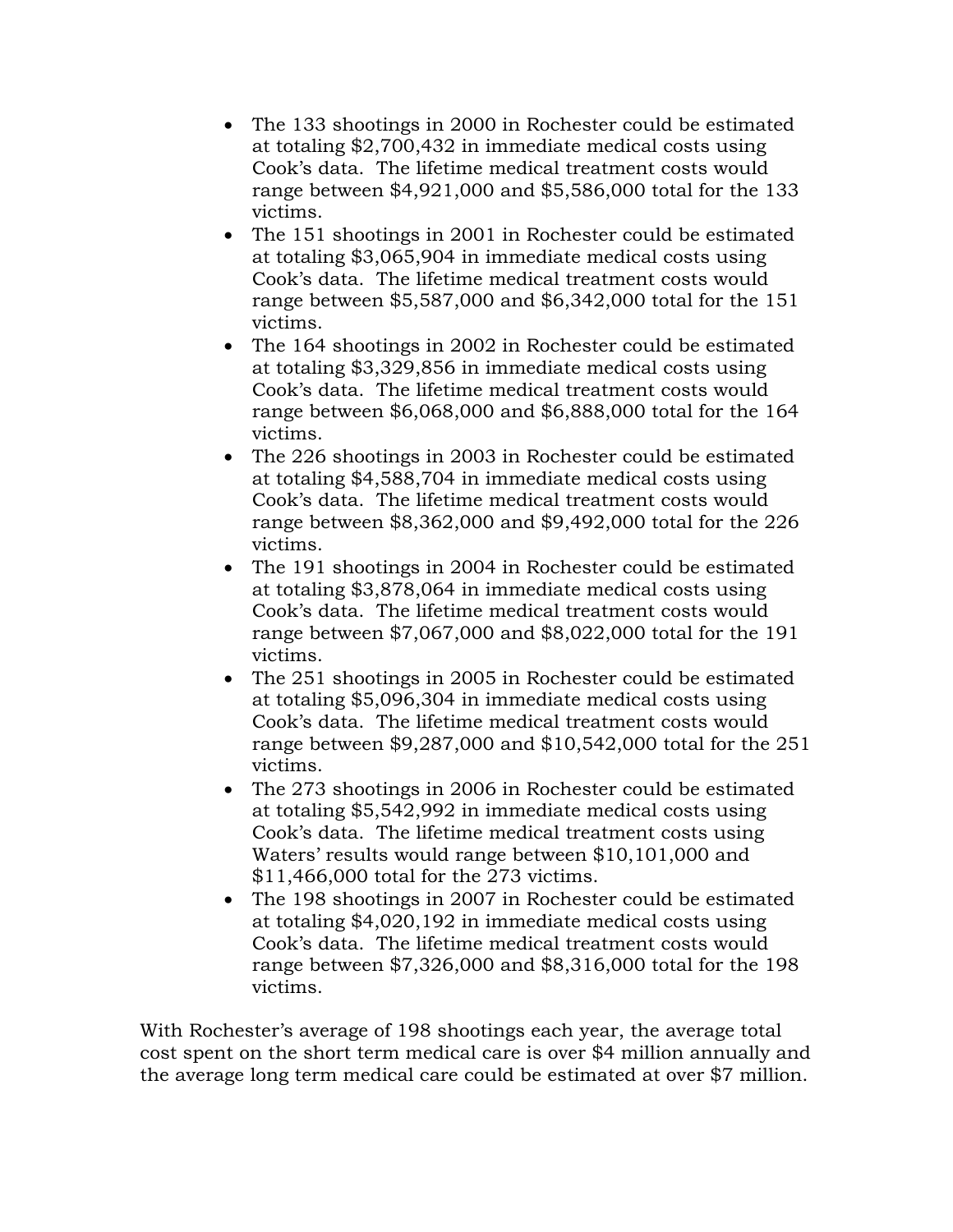From 2000 to 2007 there have been a total of 1,587 shooting victims in Rochester. This totals over \$32 million in short term medical expenses.

## Other cost-related data:

According to the National Spinal Cord Injury Statistical Center, since 2003, 15.4% of spinal cord injuries have occurred as a result of firearm violence. (National Spinal Cord Injury Statistical Center, 2008)

In 2002, the average length of hospital stay for mild to moderate firearm injuries was 10-13 days. (Firearm and Injury Center at Penn, n.d.)

## Violence-related data:

According to the Agency for Healthcare Research and Quality (AHRQ), in 2005 there were an estimated 308,200 violence-related hospitalizations which totaled \$2.3 billion in hospital costs (Russo, 2008).

Can we get the number of violence-related stays in Rochester?

According to AHRQ in 2003, the average expense for a visit to the emergency room which resulted in a surgical procedure was \$904 while the average cost for a visit that resulted in no special services was \$302 (Maclin, 2006).

According to AHRQ in 2002, \$73.4 billion was spent on treatment for injury-related conditions in the United States; this includes motor vehicle accidents, sports injuries, falls, and weapons (Maclin, 2005).

# **Rochester, NY Care**

Per conversation on May 27, 2008 with Dr,Mark Gestring, head trauma surgeon at Strong Memorial Hospital:

What care is received? Care for gunshot wounds ranges from any number of injuries, such as amputation to spinal cord injuries.

Where is the treatment received? The overwhelming majority of severe gunshot wounds are treated at Strong Memorial Hospital; a much smaller number of gunshot wounds are treated at Rochester General Hospital. If the wound is not severe and is a flesh wound, care may be received from another Medical Center, such as Park Ridge (this is believed to be on very rare occasions).

What follow-up care is received and where? This can vary dramatically depending on the injury. However, if the victim requires physical therapy and/or rehabilitation and was treated initially at Strong, then the follow